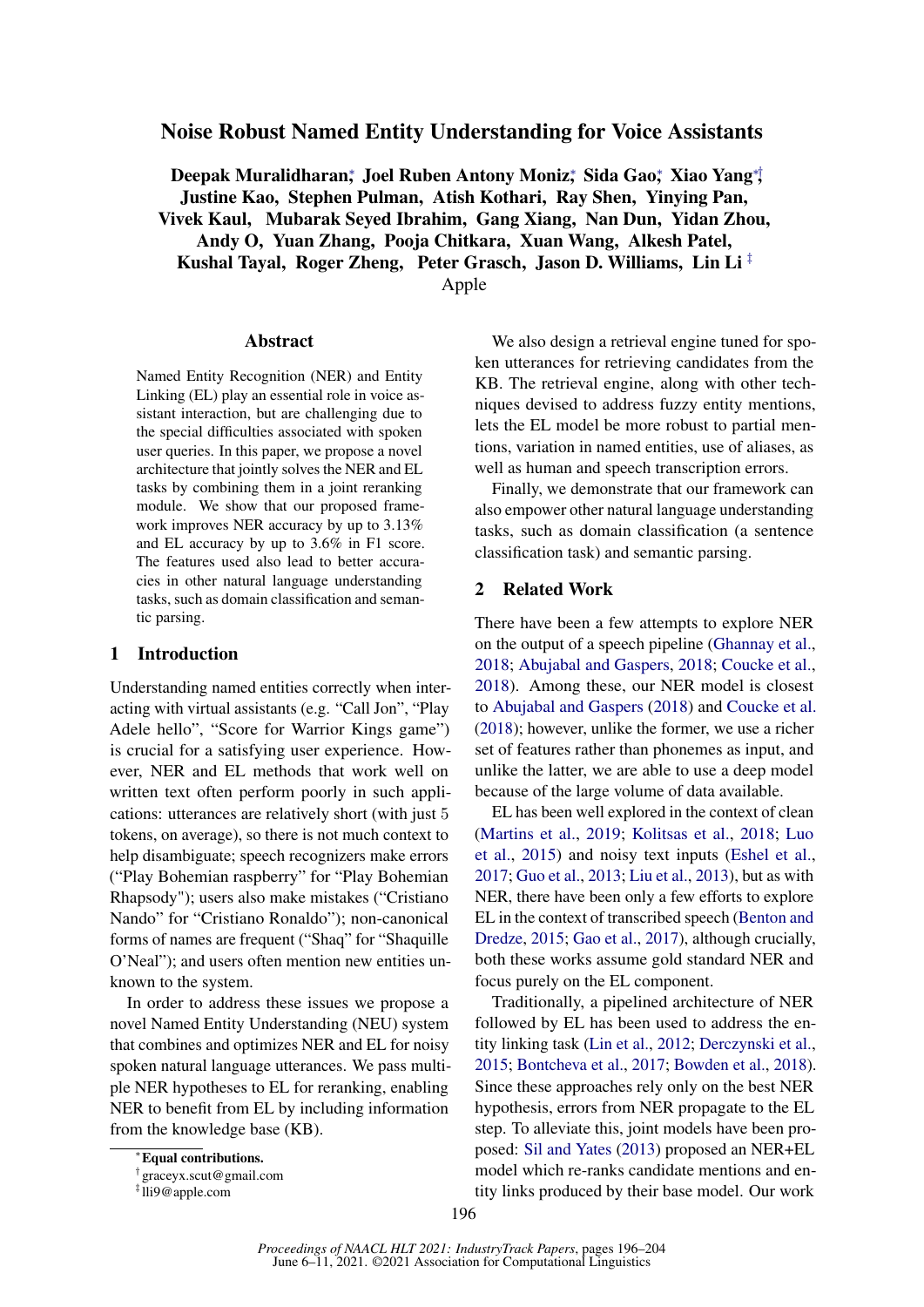differs in that we use a high precision NER system, while they use a large number of heuristically obtained Noun Phrase (NP) chunks and word n-grams as input to the EL stage. [Luo et al.](#page-7-3) [\(2015\)](#page-7-3) jointly train an NER and EL system using a probabilistic graphical model. However, these systems are trained and tested on clean text and do not address the noise problems we are concerned with.

## 3 Architecture Design

For a given utterance, we first detect and label entities using the NER model and generate the top-l candidate hypotheses using beam search. The EL model consists of two stages: (i) candidate retrieval and (ii) joint linking and re-ranking. In the retrieval stage, for each NER hypothesis, we construct a structured search query and retrieve the top-c candidates from the retrieval engine. In the ranking stage, we use a neural network to rank these candidate entity links within each NER hypothesis while simultaneously using rich signals (entity popularity, similarity between entity embeddings, the relation across multiple entities in one utterance, etc.) from these entity links as additional features to re-rank the NER hypotheses from the previous step, thus jointly addressing both the NER and EL tasks.

### <span id="page-1-2"></span>3.1 NER

For the NER task, following [Lample et al.](#page-7-10) [\(2016\)](#page-7-10) we use a combination of character and word level features. They are extracted by a bi-directional LSTM (biLSTM) [\(Hochreiter and Schmidhuber,](#page-7-11) [1997\)](#page-7-11), and then concatenated with pre-trained GloVe word embeddings  $<sup>1</sup>$  $<sup>1</sup>$  $<sup>1</sup>$  [\(Pennington et al.,](#page-7-12) [2014\)](#page-7-12)</sup> to pass through another biLSTM and fed into a CRF model to produce the final label prediction based on a score  $s(\tilde{y}_i, x; \theta)$  that jointly optimizes the probability of labels for the tokens and the transition score for the entire sequence  $\tilde{y}_i = (y_1, \dots, y_T)$ given the input x:

$$
s(\tilde{\mathbf{y_i}}, \mathbf{x}; \theta) = \sum_{t=0}^{T} (\psi_{t,\theta}(y_t) + \phi_{t,t+1}(y_t, y_{t+1})),
$$

where  $\psi_{t,\theta}$  is the biLSTM prediction score from the label  $y_t$  of the  $t^{\text{th}}$  token, and  $\phi(j, k)$  is the transition score from label  $i$  to label  $k$ .

During training, we maximize the probability of the correct label sequence  $p_{seq}$ , which is defined as

$$
p_{seq}(\tilde{\mathbf{y_i}}, \mathbf{x}; \theta) = \frac{\exp(s(\tilde{\mathbf{y_i}}, \mathbf{x}; \theta))}{\sum_{\tilde{\mathbf{y_j}} \in S} \exp(s(\tilde{\mathbf{y_j}}, \mathbf{x}; \theta))},
$$

where  $\tilde{y_i}$  is the label sequence for hypothesis i, and S is the set of all possible label sequences.

During inference, we generate up to 5 NER alternatives for each utterance using beam search. We also calculate a mention level confidence  $p_{men}$  for each entity mention  $m_k$ .  $p_{men}$  is computed by aggregating the sequence level confidence for all the prediction sequences that share the same mention sub-path  $m_k$ :

$$
p_{men}(\mathbf{m_k}, \mathbf{x}; \theta) = \frac{\sum_{\tilde{\mathbf{y_i}} \in S_{\mathbf{m_i}}} \exp(s(\tilde{\mathbf{y_i}}, \mathbf{x}; \theta))}{\sum_{\tilde{\mathbf{y_j}} \in S} \exp(s(\tilde{\mathbf{y_j}}, \mathbf{x}; \theta))},
$$

where  $S_{m_i}$  is the set of prediction sequences that all have  $m_k$  as the prediction for the corresponding tokens. Both  $p_{seq}$  and  $p_{men}$  are computed by dynamic programming, and serve as informative features in the EL model.

#### <span id="page-1-3"></span>3.2 Joint Linking and Re-ranking

The entity linking system follows the NER model and consists of two steps: candidate retrieval, and joint linking and re-ranking.

To build the candidate retrieval engine, we first index the list of entities in our knowledge base, which can be updated daily to capture new entities and change of their popularity. To construct the index, we iterate through the flattened list of entities and construct token-level unigram, bigram and trigram terms from the surface form of each entity. Apart from using the original entity names, we also use common aliases, harvested from usage logs, for popular entities (e.g. LOTR as an alias for "Lord of the Rings") to make the retrieval engine more robust to commonly occurring variations. Next, we create an inverted index which maps the unique list of n-gram terms to the list of entities that these n-grams are part of, also known as posting lists. Further, to capture cross-entity relationships in the knowledge base (such as relationships between an artist and a song or two sports teams belonging to the same league), we assign a pointer $2$  for each

<span id="page-1-0"></span><sup>&</sup>lt;sup>1</sup>We also tried more recent contextual embeddings such as BERT [\(Devlin et al.,](#page-7-13) [2019\)](#page-7-13), and empirically observed very little difference in performance when compared to GloVe. So we adopt GloVE, which is substantially more efficient in terms of inference time required.

<span id="page-1-1"></span> ${}^{2}$ Each entity in our knowledge base consists of metadata (for example, a song entry in our knowledge base would contain metadata such as the music artist, album, year the song was released in etc.) that we leverage to automatically construct these relationship pointers.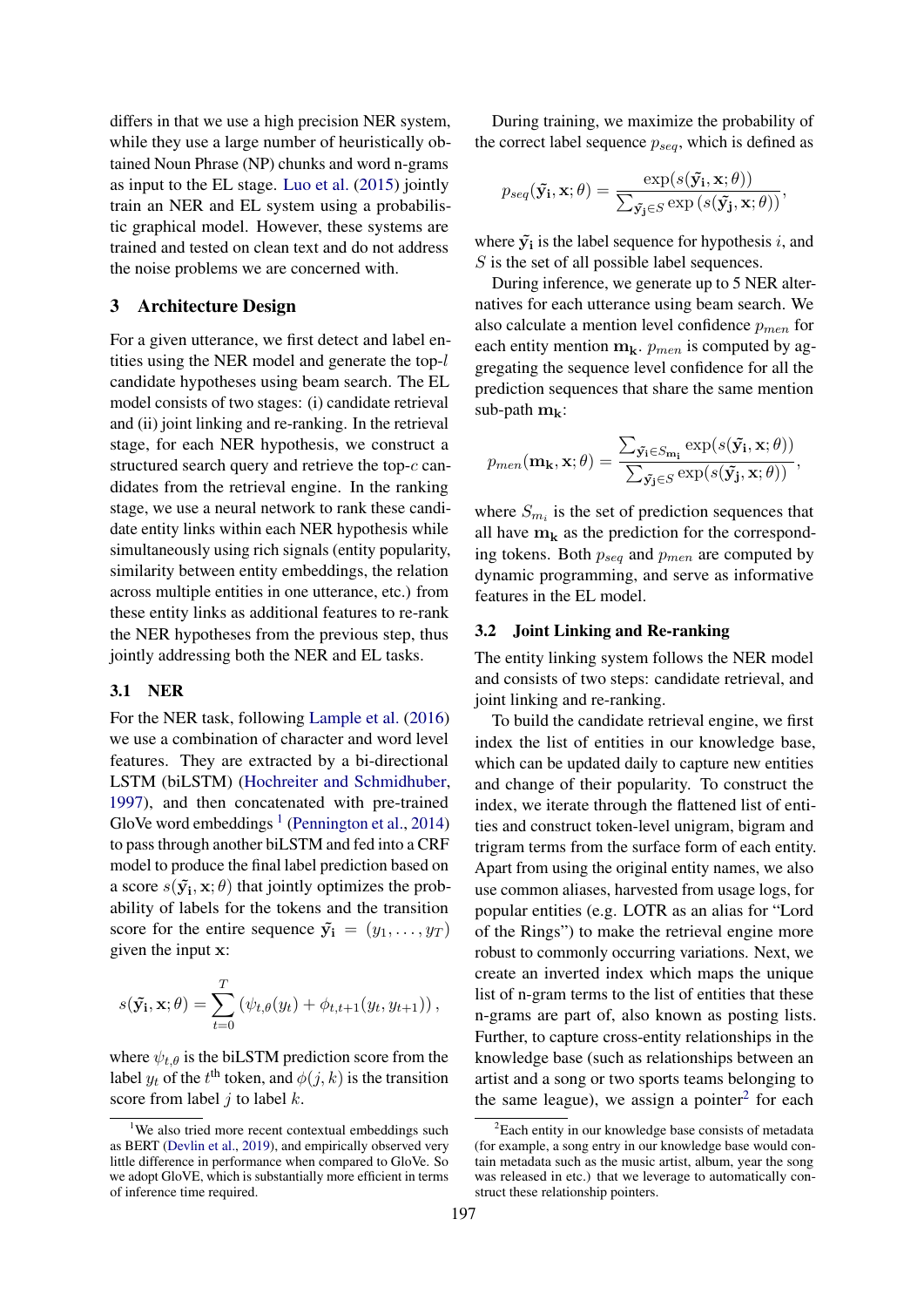entity in the knowledge base to its related entities and this relational information is leveraged by the EL model for entity disambiguation (described in [5.2\)](#page-5-0). We then compute the tf-idf score for all the n-gram terms present in the entities and store them in the inverted index.

For each hypothesis predicted by the NER model we query the retrieval engine with the corresponding text. We first send the query through a highprecision seq-to-seq correction model [\(Schmaltz](#page-7-14) [et al.,](#page-7-14) [2017;](#page-7-14) [Ge et al.,](#page-7-15) [2019\)](#page-7-15) trained using common errors observed in usage. Next, we construct ngram features from the corrected query in a similar way to the indexing phase and retrieve all entities matching these n-gram features in our inverted index. Additionally, we use synonyms derived from usage for each term in the query to expand our search criteria: for example, our synonym list for "Friend" contains "Friends", which matches the TV show name which would have been missed if only the original term was used.

For each entity retrieved, we get the tf-idf score for the terms present in the query chunk from the inverted index. We then aggregate the tf-idf scores of all the terms present in the query for this entity and linearly combine this aggregate score with other attributes such as popularity (i.e. prior usage probability) of the entity to generate a final score for all retrieved entity candidates for this query. Finally, we perform an efficient sort across all the entity candidates based on this score and return a top-c (in our case  $c = 25$ ) list filtered by the entity type detected by the NER model for that hypothesis. These entity candidates coupled with the original NER hypothesis are sent to the ranker model described below for joint linking and re-ranking.

Following the candidate retrieval step, we introduce a neural model to rerank the candidate entities, aggregating features from both the NER model and the candidate retrieval engine.

The EL model scores each entity linking hypothesis separately. An entity linking hypothesis consists of a prediction from the NER model (which consists of named entity chunks in the input utterance and their types), and the candidate retrieval results for each chunk. Formally, we define an entity linking hypothesis y with  $k$  entity predictions as:

$$
\mathbf{y} = \{ \mathbf{f}_{\text{utter}}, \mathbf{f}_{\text{NER}}, \mathbf{f}_{\text{CR}}, \{ j \in \{1 \dots k\} : (\mathbf{m}_j, \mathbf{e}_j) \} \}
$$

where  $m_j$  is the j-th mention in the utterance, and  $e_i$  is the entity name associated with this mention from the knowledge base.  $f_{\text{utter}}$ ,  $f_{\text{NER}}$ ,  $f_{\text{CR}}$  are features derived from the original utterance text, the NER model and the candidate retrieval system respectively. In our system,  $f_{\text{utter}}$  is a representation of the utterance from averaging the pre-trained word embeddings for the tokens in the utterance. Intuitively, having a dense representation of the full utterance can help the EL model better leverage signals from the utterance context.  $f_{NER}$  includes the type of each mention, as well as the sequence and mention confidence computed by the NER model.  $f_{CR}$  includes popularity, and whether a relation exists between the retrieved entities in y.

To be robust to noise, the EL model adopts a pair of CNNs to compare each entity mention  $m_i$ and its corresponding knowledge base entity name  $e_i$ . The CNN learns a name embedding with onedimensional convolution on the character sequence, and the kernel parameters are shared between the CNN used for user mention and the one used for the canonical name. A character-based text representation model is better at handling mis-transcriptions or mis-pronounced entity names. While a noisy entity name may be far from the canonical name in the word embedding space when they are semantically different, they are usually close to each other in the character embedding space due to similar spellings. To model the similarity between CNN name embeddings of  $m_i$  and  $e_i$ , we use the standard cosine similarity as a baseline, we experiment with an MLP that takes the concatenated name embeddings as input. We are able to model more expressive interactions between the two name embeddings with the MLP, and in turn better handle errors. Finally, we concatenate the similarity features with other features as input to another MLP that computes the final score for y. Formally, the scoring function is defined in Equation [1,](#page-2-0) where  $\oplus$ means concatenation.

<span id="page-2-0"></span>
$$
s(\mathbf{y}) = \textbf{MLP}(\mathbf{f}_{\text{utter}} \oplus \mathbf{f}_{\text{NER}} \oplus \mathbf{f}_{\text{CR}} \bigoplus_{j=1}^{k} [\textbf{MLP}(\textbf{CNN}(\mathbf{m}_j), \textbf{CNN}(\mathbf{e}_j)) \oplus \textbf{CNN}(\mathbf{m}_j) \oplus \textbf{CNN}(\mathbf{e}_j)] (1)
$$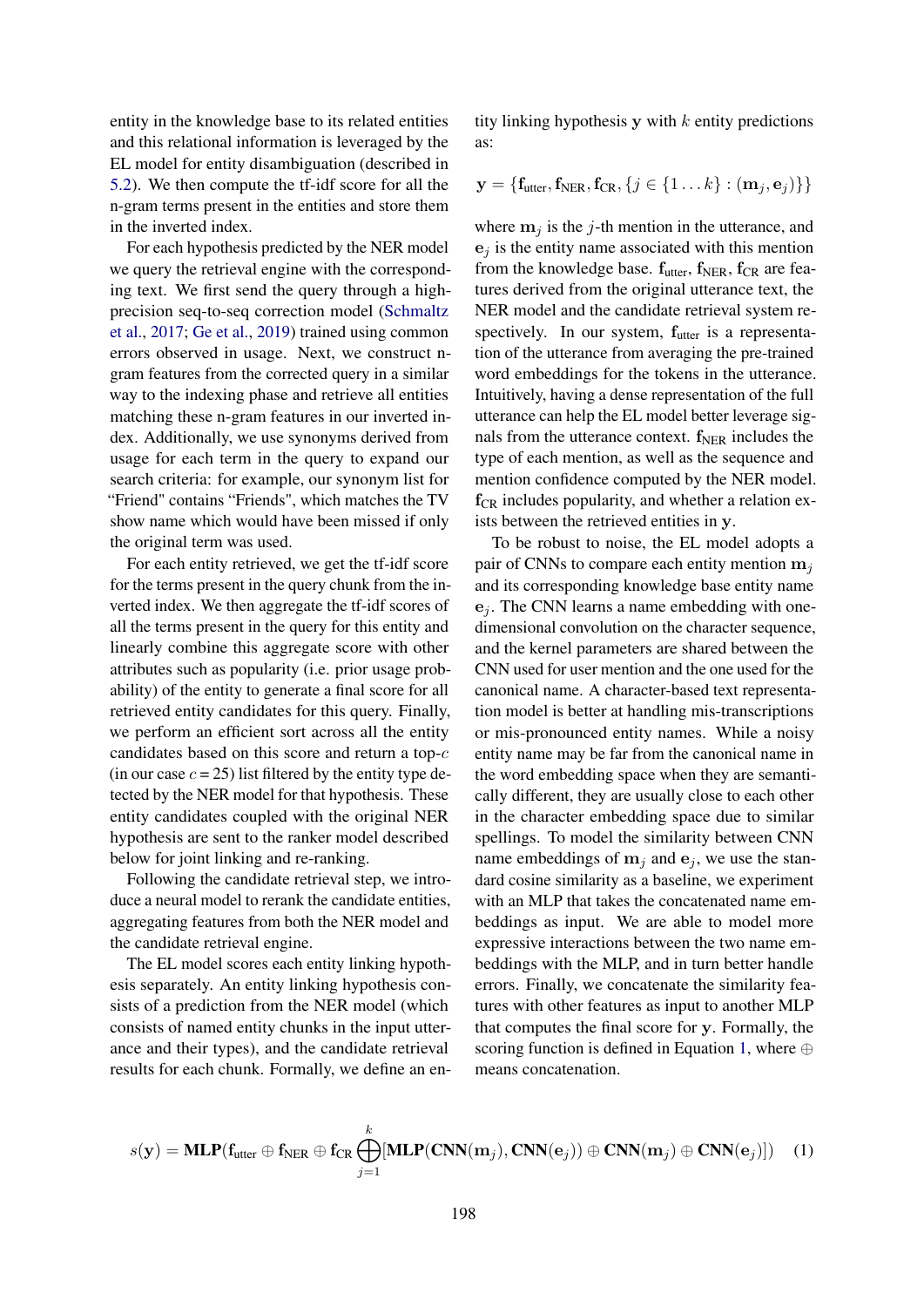In our data, the number of entity mentions in an utterance averages less than 3. We pad the entity feature sequence to length 5, which provides a good coverage. In the scoring model above, we use a simple concatenation to aggregate the embedding similarities of multiple entity mentions which empirically performs as well as sequence models like LSTM, while being much cheaper in computation.

To train the EL model, we use the standard maxmargin loss for ranking tasks. If for the  $i$ -th example, we denote the ground truth as  $y^*$ <sub>i</sub> and an incorrect prediction as  $\hat{\mathbf{y}}_i$ , and the scoring function  $s(\cdot)$  is as defined in Equation [1,](#page-2-0) the loss function is

$$
\mathcal{L} = \frac{1}{N} \sum_{i=1}^{N} [\gamma(\hat{\mathbf{y}}_i, \mathbf{y}^*_{i}) + s(\hat{\mathbf{y}}_i) - s(\mathbf{y}^*_{i})]_{+}.
$$
 (2)

The max-margin loss encourages the ground truth score to be at least a margin  $\gamma$  higher than the score of an incorrect prediction. The margin is defined as a function of the ground truth and the incorrect prediction, thus adaptive to the quality of prediction. A larger margin is needed when the incorrect prediction is further away from the ground truth. For our reranking task, we set a smaller margin when only the resolved entities are incorrect but the NER result is correct, and a larger margin when the NER result is wrong. This adaptive margin helps rerank NER hypotheses even when the model cannot rank the linking results correctly. During training, we uniformly sample the negative predictions from the candidates retrieved by the retrieval engine.

# <span id="page-3-0"></span>3.3 Improvement on Other Language Understanding Tasks

We also explore the impact of our NEU feature encoding on two tasks: a domain classifier and a domain-specific shallow semantic parser.

### 3.3.1 Domain Classification

Domain classification identifies which domain a user's request falls into: sports, weather, music, etc., and is usually done by posing the task as sequence classification: our baseline uses word embeddings and gazetteer features as inputs to an RNN, in a manner similar to [Chen et al.](#page-6-6) [\(2019\)](#page-6-6).

Consider a specific token  $t$ . Let  $a$  be the number of alternatives used from the NER model in the domain classifier (which we treat as a hyperparameter),  $p_i$  represent the (scalar) sequence level confidence score  $p_{seq}(\tilde{y}_i, \mathbf{x}; \theta)$  of the  $i^{\text{th}}$  NER alter-native defined in Section [3.1,](#page-1-2)  $c_i$  represent an integer

for the entity type that NER hypothesis  $i$  assigns to the token t, and  $o(.)$  represent a function converting an integer into its corresponding one-hot vector. Then the additional NER feature vector f<sup>r</sup> concatenated to the input vector fed into token  $t$  as part of the domain classifier can be written as:

$$
\mathbf{f}_{\mathbf{r}} = \bigoplus_{i=1}^{i=a} p_i \mathbf{o}(c_i).
$$
 (3)

Likewise, for the featurization that uses both NER and EL, let a be the number of alternatives used from the NER+EL system in the domain classifier (also a hyperparameter); these  $a$  alternatives are now sorted by the scores from the EL hypotheses, as opposed to the sequence level confidence scores from NER. Let  $s_i$  be the  $i^{\text{th}}$  re-ranked alternative's cosine similarity score between the mention and knowledge base entity name as output by the EL model.  $p_i$  and  $c_i$  are consistent with our earlier notation, except that they now correspond to the  $i<sup>th</sup> NER$  alternative after re-ranking. Then the additional NER+EL feature vector f<sup>u</sup> concatenated to the input fed into token  $t$  as part of the domain classifier can be written as:

$$
\mathbf{f}_{\mathbf{u}} = \bigoplus_{i=1}^{i=a} p_i \mathbf{o}(c_i) \oplus s_i \mathbf{o}(c_i).
$$
 (4)

#### 3.3.2 Semantic Parsing

Our virtual assistant also uses domain-specific shallow semantic parsers, running after domain classification, responsible both for identifying the correct intent that the user expects (such as the "play" intent associated with a song) and for assigning semantic labels to each of the tokens in a user's utterance (such as the word "score" and "game" respectively being tagged as tokens related to a sports statistic and sports event respectively in the utterance "What's the score of yesterday's Warriors game?"). Each semantic parser is structured as a multi-task sequence classification (for the intent) and sequence tagging (for the token-level semantic labelling) task, with our production baseline using word embeddings and gazetteer features as inputs into an RNN similar to our domain classifier. Here,  $f_r$  and  $f_u$  are featurized as described above. Note that in contrast to the NEU system, the semantic parser uses a domain-specific ontology, to enable each domain to work independently and to not be encumbered by the need to align ontologies.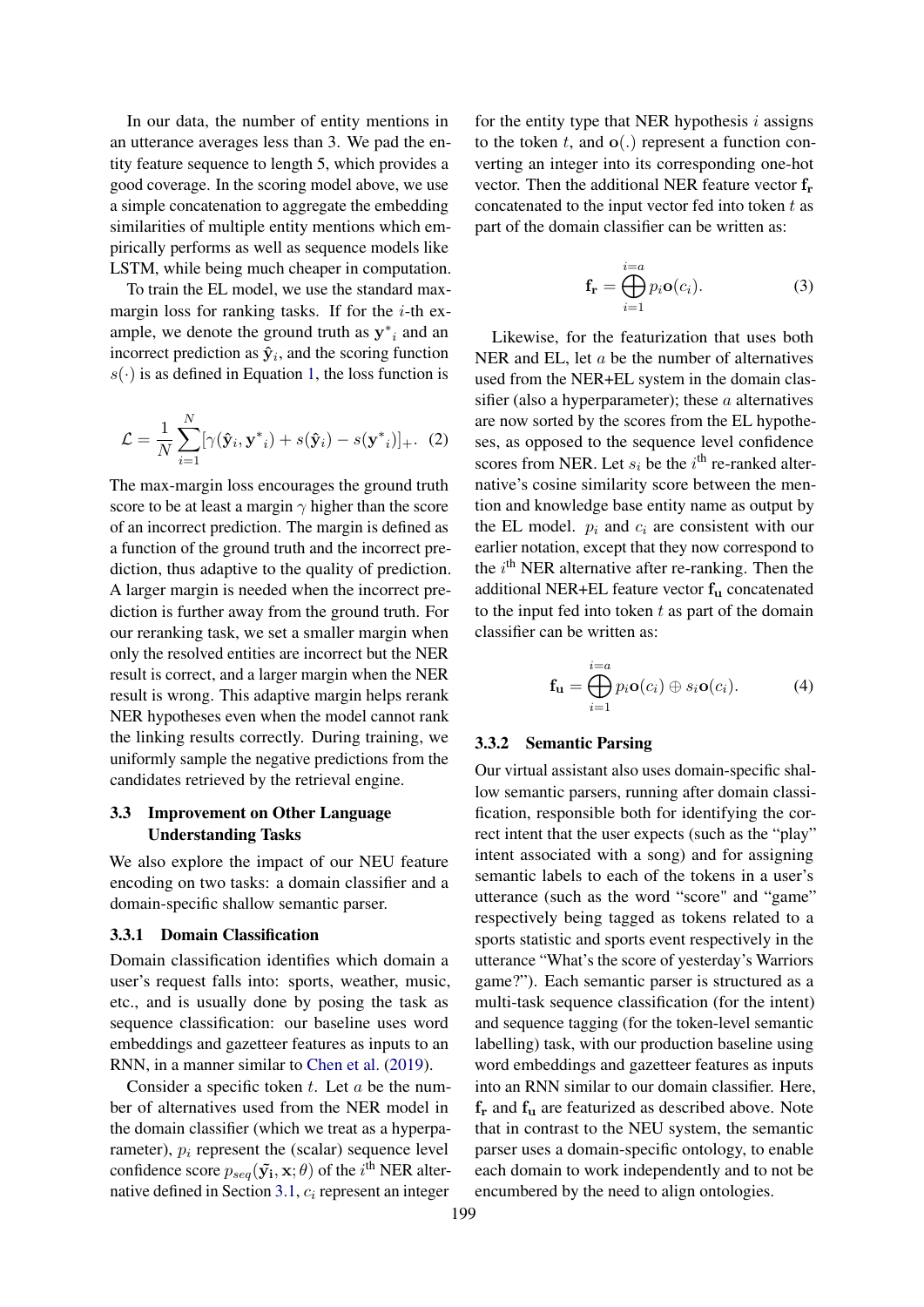## 4 Datasets and Training Methodology

To create our datasets, we randomly sampled around 600k unique anonymous English transcripts (machine transcribed utterances), and annotated them with NER and EL labels. Utterances are subject to Apple's baseline privacy practices with respect to Siri requests, including that such requests are not associated with a user's Apple ID, email address, or other data Apple may have from a user's use of other Apple services, and have been filtered as described in Section [7.](#page-6-7) We then split the annotated data into 80/10/10 for train, development and test sets. For both the NER and EL tasks, we report our results on test sets sampled from the "music", "sports" and "movie & TV" domains. These are popular domains in the usage and have a high percentage of named entities: with an average of 0.6, 1.1 and 0.7 entities for each utterance in the 3 domains respectively. To evaluate model performance specifically on noisy user inputs, we select queries from the test sets that are marked as containing speech transcription or user errors by the annotators and report results on this "noisy" subset, which constitutes 13.5%, 12.7% data for movie&TV and music domain respectively when an entity exists. <sup>[3](#page-4-0)</sup> To evaluate the relation feature, we also look at the "related" subset where a valid relation exists in the utterance. This subset consists 13.4% and 5.3% of data for the music and sports domain with at least one entity. [4](#page-4-1)

We first train the NER model described in Section [3.1.](#page-1-2) Next, for every example in our training dataset, we run inference on the trained NER model and generate the top-5 NER hypotheses using beam search. Following this, we retrieve the top 25 candidates for each of these hypotheses using our search engine combined with the ground truth NER and EL labels and fed to the EL model for training.

To measure the NER model performance, we use the standard NER F1 metric used for the CoNLL-2003 shared task [\(Tjong Kim Sang and De Meulder,](#page-8-0) [2003\)](#page-8-0). To measure the quality of the top-5 NER hypotheses, we compute the oracle top-5 F1 score by comparing and choosing the best alternative hypothesis among the 5 and calculate its F1 score, for each test utterance. In this manner, we also know the upper bound that EL can reach from reranking

NER hypotheses. As described in section [3.2,](#page-1-3) the EL model is optimized to perform two tasks simultaneously: entity linking and reranking of NER hypotheses. Hence to evaluate the performance of the EL model, we use two metrics: reranked NER-F1 score and the EL-F1 score. The reranked NER F1 score is measured on the NER predictions according to the top EL hypothesis, and is defined in the same way as the previous NER task. To evaluate entity linking quality, we adopt a strict F1 metric similar to the one used for NER. Besides entity boundary and entity type, the resolved entity also needs to be correct for the entity prediction to be counted as a true positive.

For NER model training, we use standard minibatch gradient descent using the Adam optimizer with an initial learning rate of 0.001, a scheduled learning rate decay of 0.99, LSTM with a hidden layer of size 350 and a batch size of 256. We apply a dropout of 0.5 to the embedding and biLSTM layers, and include token level gazetteer features [\(Ratinov and Roth,](#page-7-16) [2009\)](#page-7-16) to boost performance in recognizing common entities. We linearly project these gazetteer features and concatenate the projection with the 200 dimensional word embeddings and 100 dimensional character embeddings which are then fed into the biLSTM followed by the CRF.

For EL, the character CNN model we use has two layers, each with 100 convolution kernels of size 3, 4, and 5. Character embedding are 25 dimensional and trained end to end with the entity linking task. The MLP for embedding similarity takes the concatenation of two name embeddings, as well as their element-wise sum, difference, minimum, maximum, and multiplication. It has two hidden layers of size 1024 and 256, with output dimension 64. Similarity features of mentions in the prediction are averaged, while the other features like NER confidence and entity popularity are concatenated to the representation. The final MLP for scoring has two hidden layers, with size 256 and 64. We train the model on 4 GPUs with synchronous SGD, and for each gradient step we send a batch of 100 examples to each GPU.

## 5 System Evaluation

### 5.1 Results

We present F1 scores in different domains of the NER and EL model in Table [1.](#page-5-1) Since the EL model takes 5 NER hypotheses as input, it also acts as a reranker of the NER model, and we show substantial

<span id="page-4-0"></span><sup>&</sup>lt;sup>3</sup>Sports domain does not have the annotation for noisy data available when this experiment was conducted.

<span id="page-4-1"></span> $4$ Our KB does not have relation information for movie  $&V$ domain.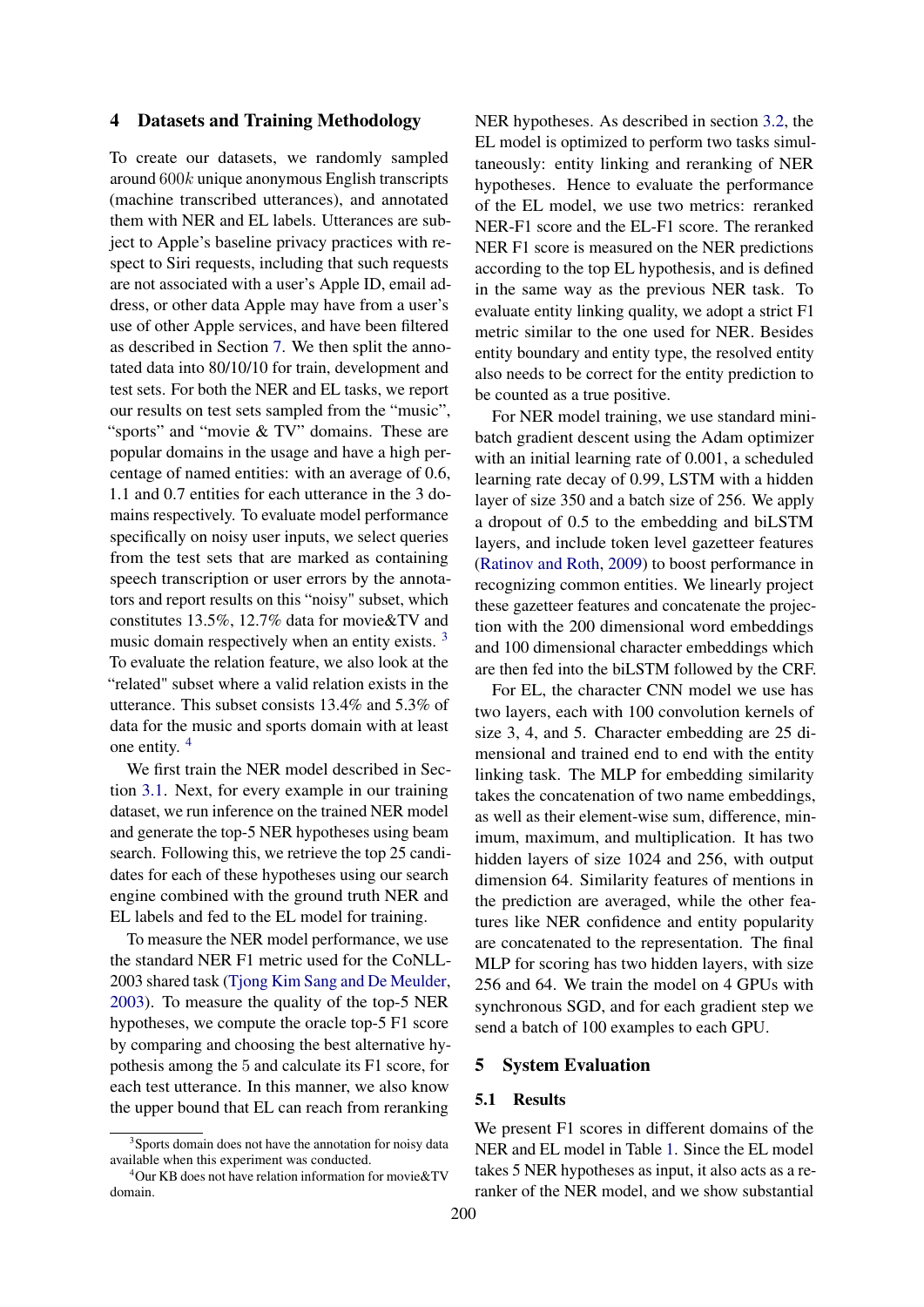<span id="page-5-1"></span>

|          | <b>NERF1</b><br>$top-1/top-5$ | reranked<br><b>NERF1</b> | EL F1 |
|----------|-------------------------------|--------------------------|-------|
| movie&TV | 78.76/96.83                   | 81.62                    | 79.67 |
| music    | 84.27/97.26                   | 87.40                    | 84.95 |
| 'sports  | 92.97/99.15                   | 93.48                    | 91.13 |

improvements on top-1 NER F1 score consistently over all test sets.

Table 1: Results for the best model setting. NER F1 are reported on the top-1 and top-5 NER prediction from the NER model that provides features for EL. Reranked NER F1 and EL F1 are reported on top-1 prediction from the best EL model selected by development sets.

In Table [2,](#page-6-8) we show improvements achieved by several specific model design choices and features on entity linking performance. Table [2\(](#page-6-8)a) shows the MLP similarity substantially improves entity linking accuracy with its capacity to model text variations, especially on utterances with noisy entity mentions. The relation feature is powerful for disambiguating entities with similar names, and we show a considerable improvement in EL F1 on the subset of utterances that have related entities in Table [2\(](#page-6-8)b). Table [2\(](#page-6-8)c) shows utterance embeddings brought improvements in the music, and media & TV domains. The improvement brought by log-scale popularity feature is the largest for the movie  $& TV$  domain as shown in Table [2\(](#page-6-8)d), where the popularity distribution has extremely long tails compared to other domains.

#### <span id="page-5-0"></span>5.2 Qualitative Analysis

We provide a few examples to showcase the effectiveness of our NEU system. Firstly, the EL model is able to link noisy entity mentions to the corresponding entity canonical name in the knowledge base. For instance, when the transcribed utterance is "play Carla Cabello", the EL model is able to resolve the mention "Carla Carbello" to the correct artist name "Camila Cabello".

Secondly, the EL model is able to recover from errors made by the NER system by leveraging the knowledge base to disambiguate entity mentions. The reranking is especially powerful when the utterance contains little context of the entity for the NER model to leverage. For example, for "Doctor Strange", the top NER hypothesis labels the full utterance as a generic "Person" type, and after reranking, EL model is able to leverage the popularity information ("Doctor Strange" is a movie

that was recently released and has a high popularity in our knowledge base) and correctly label the utterance as "movieTitle". Reranking is also effective when the entity mentions are noisy, which will cause mismatches for the gazetteer features that NER uses. For "play Avengers Age of Ultra", the top NER hypothesis only predicts "Avengers" as "movieTitle", while after reranking, the EL model is able to recover the full span "Avengers Age of Ultra" as a "movieTitle", and resolve it to "Avengers: Age of Ultron", the correct canonical title.

The entity relations from the knowledge base are helpful for entity disambiguation. When the user refers to a sports team with the name "Giants", they could be asking for either "New York Giants", a National Football League (NFL) team, or "San Francisco Giants", a Major League Baseball team. When there are multiple sports team mentions in an utterance, the EL model leverages a relation feature from the knowledge base indicating whether the teams are from the same sports league (as the user is more likely to mention two teams from the same league and the same sport). Knowing entity relations, the EL model is able to link the mention "Giants" in "Cowboys versus Giants" to the NFL team, knowing that "Cowboys" is referring to "Dallas Cowboys".

To validate the utility of our proposed NEU framework, we illustrate performance improvements in the Domain Classifier and the Semantic Parsers corresponding to the three domains (music, movies & TV and sports) as described in Section [3.3.](#page-3-0) Table [3](#page-6-9) reports the classification accuracy for the Domain Classifier and the parse accuracies for the Semantic Parsers (the model is said to have predicted the parse correctly if all the tokens are tagged with their correct semantic parse labels). We observe substantial improvements in all 4 cases when NER features are used as additional input, given all the other components of the system being the same. In turn, we observe further improvements when our NER+EL featurization is used.

# 6 Conclusion

In this work, we have proposed a Named Entity Understanding framework that jointly identifies and resolves entities present in an utterance when a user interacts with a voice assistant. Our proposed architecture consists of two modules: NER and EL, with the EL serving the additional task of possibly correcting the recognized entities from NER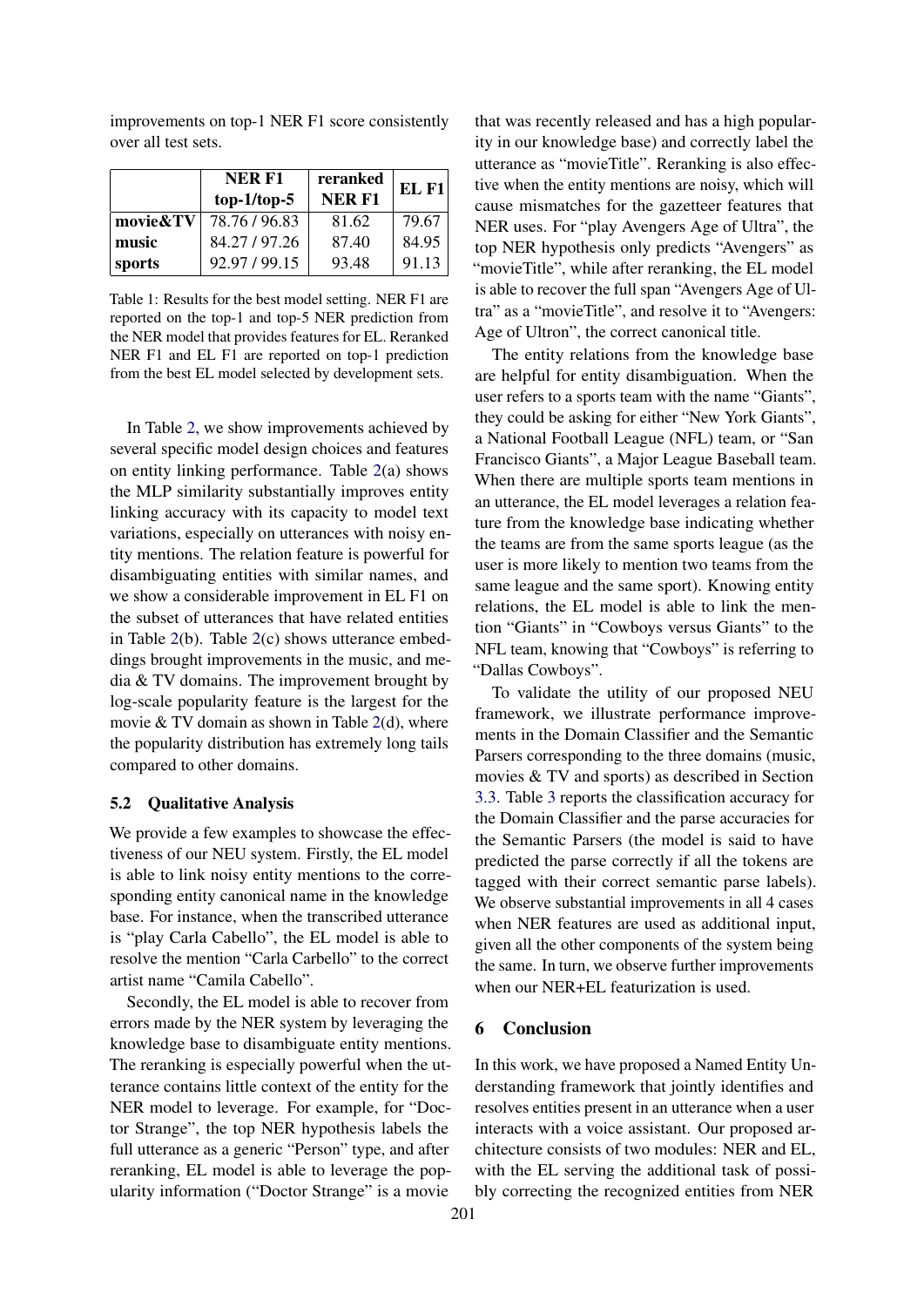<span id="page-6-8"></span>

|          | (a)      |           | (b)        |          | (c)         | (d)               |
|----------|----------|-----------|------------|----------|-------------|-------------------|
|          | $+ MLP$  |           | + Relation |          | + Utterance | $+ Log-scale$     |
| movie&TV | $+3.58$  | music     | $+0.86$    |          | Embedding   | <b>Popularity</b> |
| (noisy)  | $+9.67$  | (related) | $+1.97$    | movie&TV | $+0.25$     | $+0.27$           |
| music    | $+2.05$  | sports    | $+0.07$    | music    | $+0.39$     | $+0.02$           |
| (noisy)  | $+10.03$ | (related) | $+0.81$    | sports   | $-0.07$     | $+0.08$           |

Table 2: EL mean F1 relative % improvements, reported on 10 runs average.

<span id="page-6-9"></span>

|                      |       | В     | $\mathcal{C}$ |
|----------------------|-------|-------|---------------|
| DC                   | 88.95 | 89.46 | 90.04         |
| <b>SP</b> [movie&TV] | 89.62 | 90.99 | 91.67         |
| SP [music]           | 83.97 | 84.26 | 84.42         |
| <b>SP</b> [sports]   | 86.37 | 86.47 | 86.46         |

Table 3: Results for domain classifier (first row) and semantic parser. A is the baseline, B is A+NER, C is A+NER+EL.

by leveraging rich signals from entity links in the knowledge base while simultaneously linking these entities to the knowledge base. With several design strategies in our system targeted towards noisy natural language utterances, we have shown that our framework is robust to speech transcription and user errors that occur frequently in spoken dialog systems. We have also shown that featurizing the output of NEU and feeding these features into other language understanding tasks substantially improves the accuracy of these models.

# <span id="page-6-7"></span>7 Ethical Considerations

We randomly sampled transcripts from Siri production datasets over a period of months, and we believe it to be a representative sample of usage in the domains described. In accordance with Apple's privacy practices with respect to Siri requests, Siri utterances are not associated with a user's Apple ID, email address, or other data Apple may have from a user's use of other Apple services. In addition to Siri's baseline privacy guarantees, we filtered the sampled utterances to remove transcripts that were too long, contained rare words, or contained references to contacts before providing the dataset to our annotators.

## Acknowledgements

We would like to thank Alex Acero, Anmol Walia, Arjun Rangarajan, Barry-John Theobald, Bhagyashree Shekawat, Christopher Klein, Dhivya Piraviperumal, Hong Yu, Jianpeng Cheng, Jiarui

Lu, John Giannandrea, John Keesling, Katy Linsky, Lanqing Wang, Ryan Templin, Robert Daland, Shruti Bhargava, Xi Chen and Yvonne Xiao for discussions and for their help and feedback. We also want to thank all the anonymous reviewers for the helpful feedback and suggestions on this work.

### References

- <span id="page-6-0"></span>Abdalghani Abujabal and Judith Gaspers. 2018. Neural named entity recognition from subword units. *arXiv preprint arXiv:1808.07364*.
- <span id="page-6-2"></span>Adrian Benton and Mark Dredze. 2015. [Entity link](https://doi.org/10.3115/v1/N15-1024)[ing for spoken language.](https://doi.org/10.3115/v1/N15-1024) In *Proceedings of the 2015 Conference of the North American Chapter of the Association for Computational Linguistics: Human Language Technologies*, pages 225–230, Denver, Colorado. Association for Computational Linguistics.
- <span id="page-6-4"></span>Kalina Bontcheva, Leon Derczynski, and Ian Roberts. 2017. Crowdsourcing named entity recognition and entity linking corpora. In *Handbook of Linguistic Annotation*, pages 875–892. Springer.
- <span id="page-6-5"></span>Kevin Bowden, Jiaqi Wu, Shereen Oraby, Amita Misra, and Marilyn Walker. 2018. [SlugNERDS: A named](https://www.aclweb.org/anthology/L18-1707) [entity recognition tool for open domain dialogue sys](https://www.aclweb.org/anthology/L18-1707)[tems.](https://www.aclweb.org/anthology/L18-1707) In *Proceedings of the Eleventh International Conference on Language Resources and Evaluation (LREC 2018)*, Miyazaki, Japan. European Language Resources Association (ELRA).
- <span id="page-6-6"></span>Xi C Chen, Adithya Sagar, Justine T Kao, Tony Y Li, Christopher Klein, Stephen Pulman, Ashish Garg, and Jason D Williams. 2019. Active learning for domain classification in a commercial spoken personal assistant. *Proc. Interspeech 2019*, pages 1478– 1482.
- <span id="page-6-1"></span>Alice Coucke, Alaa Saade, Adrien Ball, Théodore Bluche, Alexandre Caulier, David Leroy, Clément Doumouro, Thibault Gisselbrecht, Francesco Caltagirone, Thibaut Lavril, et al. 2018. Snips voice platform: an embedded spoken language understanding system for private-by-design voice interfaces. *arXiv preprint arXiv:1805.10190*.
- <span id="page-6-3"></span>Leon Derczynski, Diana Maynard, Giuseppe Rizzo, Marieke Van Erp, Genevieve Gorrell, Raphaël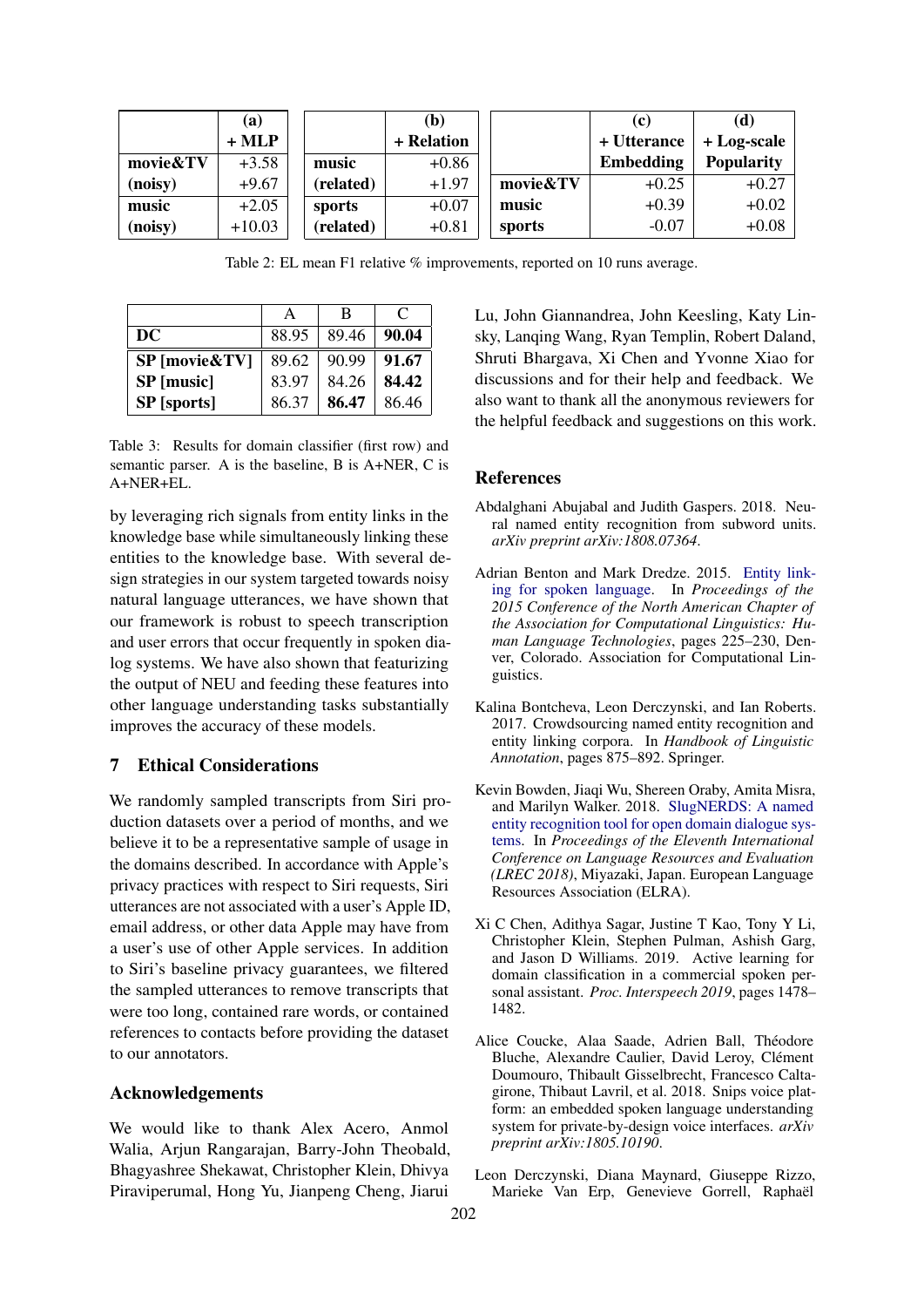Troncy, Johann Petrak, and Kalina Bontcheva. 2015. Analysis of named entity recognition and linking for tweets. *Information Processing & Management*, 51(2):32–49.

- <span id="page-7-13"></span>Jacob Devlin, Ming-Wei Chang, Kenton Lee, and Kristina Toutanova. 2019. Bert: Pre-training of deep bidirectional transformers for language understanding. In *Proceedings of the 2019 Conference of the North American Chapter of the Association for Computational Linguistics: Human Language Technologies, Volume 1 (Long and Short Papers)*, pages 4171–4186.
- <span id="page-7-4"></span>Yotam Eshel, Noam Cohen, Kira Radinsky, Shaul Markovitch, Ikuya Yamada, and Omer Levy. 2017. [Named entity disambiguation for noisy text.](https://doi.org/10.18653/v1/K17-1008) In *Proceedings of the 21st Conference on Computational Natural Language Learning (CoNLL 2017)*, pages 58–68, Vancouver, Canada. Association for Computational Linguistics.
- <span id="page-7-7"></span>Ning Gao, Douglas W. Oard, and Mark Dredze. 2017. [Support for interactive identification of mentioned](https://doi.org/10.1145/3077136.3080688) [entities in conversational speech.](https://doi.org/10.1145/3077136.3080688) In *Proceedings of the 40th International ACM SIGIR Conference on Research and Development in Information Retrieval*, SIGIR '17, page 953–956, New York, NY, USA. Association for Computing Machinery.
- <span id="page-7-15"></span>Tao Ge, Xingxing Zhang, Furu Wei, and Ming Zhou. 2019. [Automatic grammatical error correction for](https://doi.org/10.18653/v1/P19-1609) [sequence-to-sequence text generation: An empiri](https://doi.org/10.18653/v1/P19-1609)[cal study.](https://doi.org/10.18653/v1/P19-1609) In *Proceedings of the 57th Annual Meeting of the Association for Computational Linguistics*, pages 6059–6064, Florence, Italy. Association for Computational Linguistics.
- <span id="page-7-0"></span>Sahar Ghannay, Antoine Caubrière, Yannick Estève, Nathalie Camelin, Edwin Simonnet, Antoine Laurent, and Emmanuel Morin. 2018. End-to-end named entity and semantic concept extraction from speech. In *2018 IEEE Spoken Language Technology Workshop (SLT)*, pages 692–699. IEEE.
- <span id="page-7-5"></span>Stephen Guo, Ming-Wei Chang, and Emre Kiciman. 2013. [To link or not to link? a study on end-to](https://www.aclweb.org/anthology/N13-1122)[end tweet entity linking.](https://www.aclweb.org/anthology/N13-1122) In *Proceedings of the 2013 Conference of the North American Chapter of the Association for Computational Linguistics: Human Language Technologies*, pages 1020–1030, Atlanta, Georgia. Association for Computational Linguistics.
- <span id="page-7-11"></span>Sepp Hochreiter and Jürgen Schmidhuber. 1997. Long short-term memory. *Neural computation*, 9(8):1735–1780.
- <span id="page-7-2"></span>Nikolaos Kolitsas, Octavian-Eugen Ganea, and Thomas Hofmann. 2018. [End-to-end neural entity](https://doi.org/10.18653/v1/K18-1050) [linking.](https://doi.org/10.18653/v1/K18-1050) In *Proceedings of the 22nd Conference on Computational Natural Language Learning*, pages 519–529, Brussels, Belgium. Association for Computational Linguistics.
- <span id="page-7-10"></span>Guillaume Lample, Miguel Ballesteros, Sandeep Subramanian, Kazuya Kawakami, and Chris Dyer. 2016. [Neural architectures for named entity recognition.](https://doi.org/10.18653/v1/N16-1030) In *Proceedings of the 2016 Conference of the North American Chapter of the Association for Computational Linguistics: Human Language Technologies*, pages 260–270, San Diego, California. Association for Computational Linguistics.
- <span id="page-7-8"></span>Thomas Lin, Mausam, and Oren Etzioni. 2012. [Entity](https://www.aclweb.org/anthology/W12-3016) [linking at web scale.](https://www.aclweb.org/anthology/W12-3016) In *Proceedings of the Joint Workshop on Automatic Knowledge Base Construction and Web-scale Knowledge Extraction (AKBC-WEKEX)*, pages 84–88, Montréal, Canada. Association for Computational Linguistics.
- <span id="page-7-6"></span>Xiaohua Liu, Yitong Li, Haocheng Wu, Ming Zhou, Furu Wei, and Yi Lu. 2013. [Entity linking for tweets.](https://www.aclweb.org/anthology/P13-1128) In *Proceedings of the 51st Annual Meeting of the Association for Computational Linguistics (Volume 1: Long Papers)*, pages 1304–1311, Sofia, Bulgaria. Association for Computational Linguistics.
- <span id="page-7-3"></span>Gang Luo, Xiaojiang Huang, Chin-Yew Lin, and Zaiqing Nie. 2015. Joint entity recognition and disambiguation. In *Proceedings of the 2015 Conference on Empirical Methods in Natural Language Processing*, pages 879–888.
- <span id="page-7-1"></span>Pedro Henrique Martins, Zita Marinho, and André F. T. Martins. 2019. [Joint learning of named en](https://doi.org/10.18653/v1/P19-2026)[tity recognition and entity linking.](https://doi.org/10.18653/v1/P19-2026) In *Proceedings of the 57th Annual Meeting of the Association for Computational Linguistics: Student Research Workshop*, pages 190–196, Florence, Italy. Association for Computational Linguistics.
- <span id="page-7-12"></span>Jeffrey Pennington, Richard Socher, and Christopher Manning. 2014. [Glove: Global vectors for word rep](https://doi.org/10.3115/v1/D14-1162)[resentation.](https://doi.org/10.3115/v1/D14-1162) In *Proceedings of the 2014 Conference on Empirical Methods in Natural Language Processing (EMNLP)*, pages 1532–1543, Doha, Qatar. Association for Computational Linguistics.
- <span id="page-7-16"></span>Lev Ratinov and Dan Roth. 2009. [Design chal](https://www.aclweb.org/anthology/W09-1119)[lenges and misconceptions in named entity recog](https://www.aclweb.org/anthology/W09-1119)[nition.](https://www.aclweb.org/anthology/W09-1119) In *Proceedings of the Thirteenth Conference on Computational Natural Language Learning (CoNLL-2009)*, pages 147–155, Boulder, Colorado. Association for Computational Linguistics.
- <span id="page-7-14"></span>Allen Schmaltz, Yoon Kim, Alexander Rush, and Stuart Shieber. 2017. [Adapting sequence models for](https://doi.org/10.18653/v1/D17-1298) [sentence correction.](https://doi.org/10.18653/v1/D17-1298) In *Proceedings of the 2017 Conference on Empirical Methods in Natural Language Processing*, pages 2807–2813, Copenhagen, Denmark. Association for Computational Linguistics.
- <span id="page-7-9"></span>Avirup Sil and Alexander Yates. 2013. [Re-ranking for](http://citeseerx.ist.psu.edu/viewdoc/download?doi=10.1.1.398.9086&rep=rep1&type=pdf) [joint named-entity recognition and linking.](http://citeseerx.ist.psu.edu/viewdoc/download?doi=10.1.1.398.9086&rep=rep1&type=pdf) In *Proceedings of the 22nd ACM international conference on Information and Knowledge Management*, pages 2369––2374, San Francisco, USA.